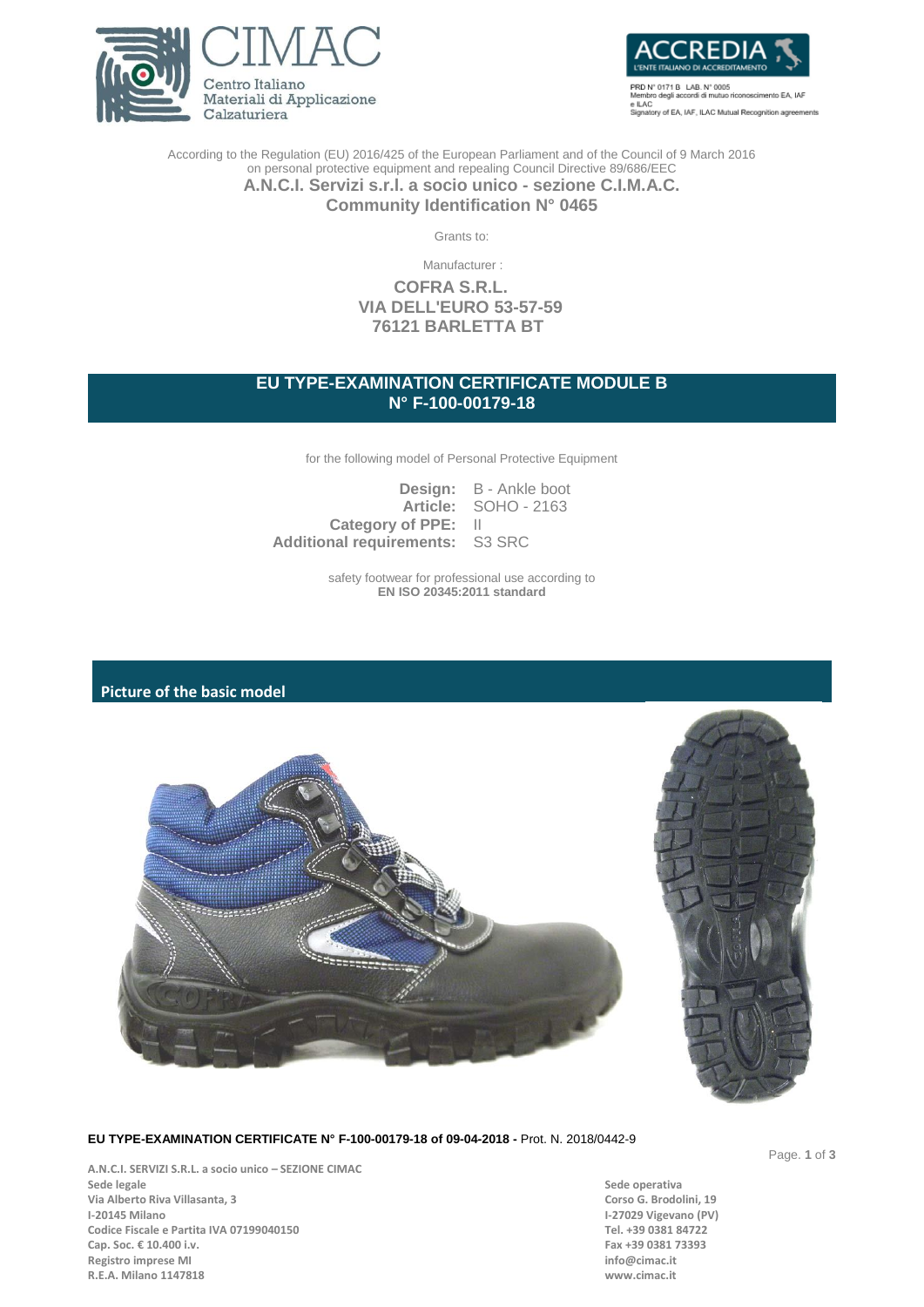



PRD N° 0171 B LAB. N° 0005<br>Membro degli accordi di mutuo riconoscimento EA, IAF<br>e ILAC<br>Signatory of EA, IAF, ILAC Mutual Recognition agreements

| <b>Manufacturer's</b><br>identification mark: | COFRA                                                                                                                                                                                                                  |                                                                                      |  |
|-----------------------------------------------|------------------------------------------------------------------------------------------------------------------------------------------------------------------------------------------------------------------------|--------------------------------------------------------------------------------------|--|
| <b>Classification:</b>                        | I - Footwear made from leather and other materials, excluding all-rubber or all-polymeric<br>footwear                                                                                                                  |                                                                                      |  |
| Size range:                                   | From 36 to 48                                                                                                                                                                                                          |                                                                                      |  |
| <b>Identification of last:</b>                | U7125                                                                                                                                                                                                                  |                                                                                      |  |
| <b>Manufacturing process:</b>                 | Injection                                                                                                                                                                                                              |                                                                                      |  |
| The footwear has a:                           | metallic toecap<br>metallic penetration-resistant insert<br>removable insock                                                                                                                                           | cod. "CFA 786 (HENGDONG CFA 786)"<br>cod. "BH-216 (HENGDONG BH-216)"<br>cod. "SP181" |  |
| <b>Additional requirements:</b>               | - heel area closed;<br>- antistatic properties:<br>- energy absorption of seat region;<br>- water resistant upper;<br>- penetration resistance of sole complex;<br>- fuel oil resistant outsole;<br>- cleated outsole. |                                                                                      |  |

**Test Reports:** The results of tests and examinations are contained in the following test reports:

| RP 2016\1752-7-RP-2 | dated | 13/09/2016 |
|---------------------|-------|------------|
| RP 2016\1752-7-RP-3 | dated | 13/09/2016 |
| RP 2016\1752-7-RP-4 | dated | 13/09/2016 |

### **EU TYPE-EXAMINATION CERTIFICATE N° F-100-00179-18 of 09-04-2018 -** Prot. N. 2018/0442-9

**A.N.C.I. SERVIZI S.R.L. a socio unico – SEZIONE CIMAC** Via Alberto Riva Villasanta, 3<br>I-20145 Milano **Codice Fiscale e Partita IVA 07199040150 Tel. +39 0381 84722**<br> **Cap. Soc. € 10.400 i.v. Tel. +39 0381 73393** Cap. Soc. € 10.400 i.v.<br> **Registro imprese MI** and the set of the set of the set of the set of the set of the set of the set of the set of the set of the set of the set of the set of the set of the set of the set of the s **Registro imprese MI R.E.A. Milano 1147818 www.cimac.it**

**Sede operativa<br>Corso G. Brodolini, 19 I-27029 Vigevano (PV)**<br>Tel. +39 0381 84722 Page. **2** of **3**